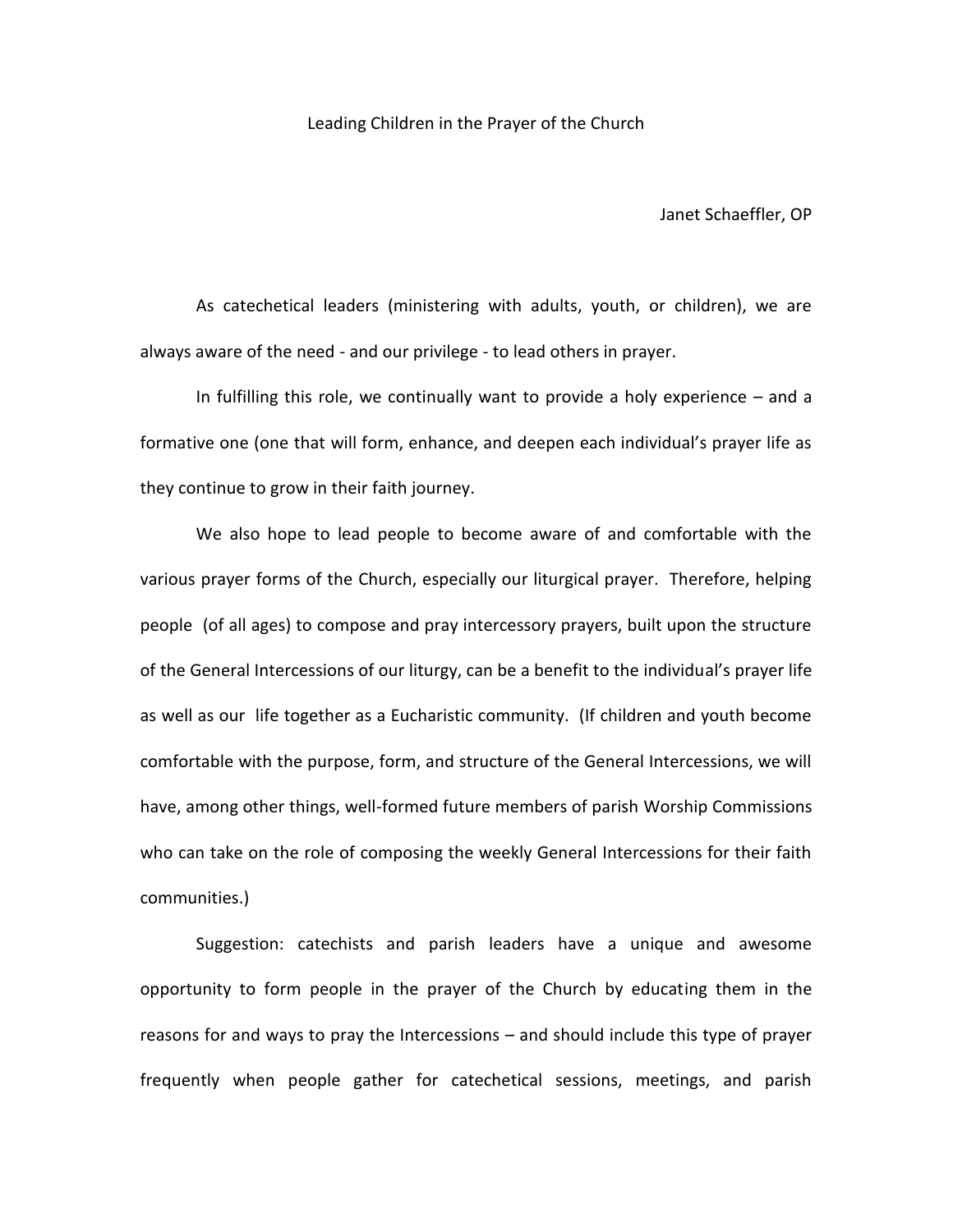gatherings. In these settings, the General Intercessions can be part of a longer prayer service or may also stand alone as a beginning of concluding prayer.

### **WHY DO WE HAVE THE GENERAL INTERCESSIONS AT MASS?**

Liturgical studies show that intercessions are one of the oldest parts of the Mass. Evidence comes from very early writers: Justin Martyr (c. 100-c.165), Hippolytus (c. 170-c. 236), and the Apostolic Constitutions (latter half of the fourth century). Changes did come about, however, and by the fifth century the intercessions were eliminated from their place at the end of the Liturgy of the Word (except on Good Friday), but some vestige of them remained in the Kyrie at the beginning of the Mass. Now the intercessions have been restored to the Eucharist, to the liturgy of the hours, and to other sacramental and liturgical rites.

This was one of Vatican II's major reforms. The Constitution on the Sacred Liturgy directed that the rites of the Mass be simplified, and that "elements which, with the passage of time, came to be duplicated, or were added with but little advantage, should b discarded. Where opportunity allows or necessity demands, other elements which have suffered injury through accidents of history are now to be restored to the earlier norm of the holy Fathers" (no. 50). The document specifically called for the restoration of "the common prayer" or the "prayer of the faithful:" (no. 53).

In 1979 the Bishops' Committee on the Liturgy issued a statement, "General Intercessions." The authors point out that the church is convinced of the timeless value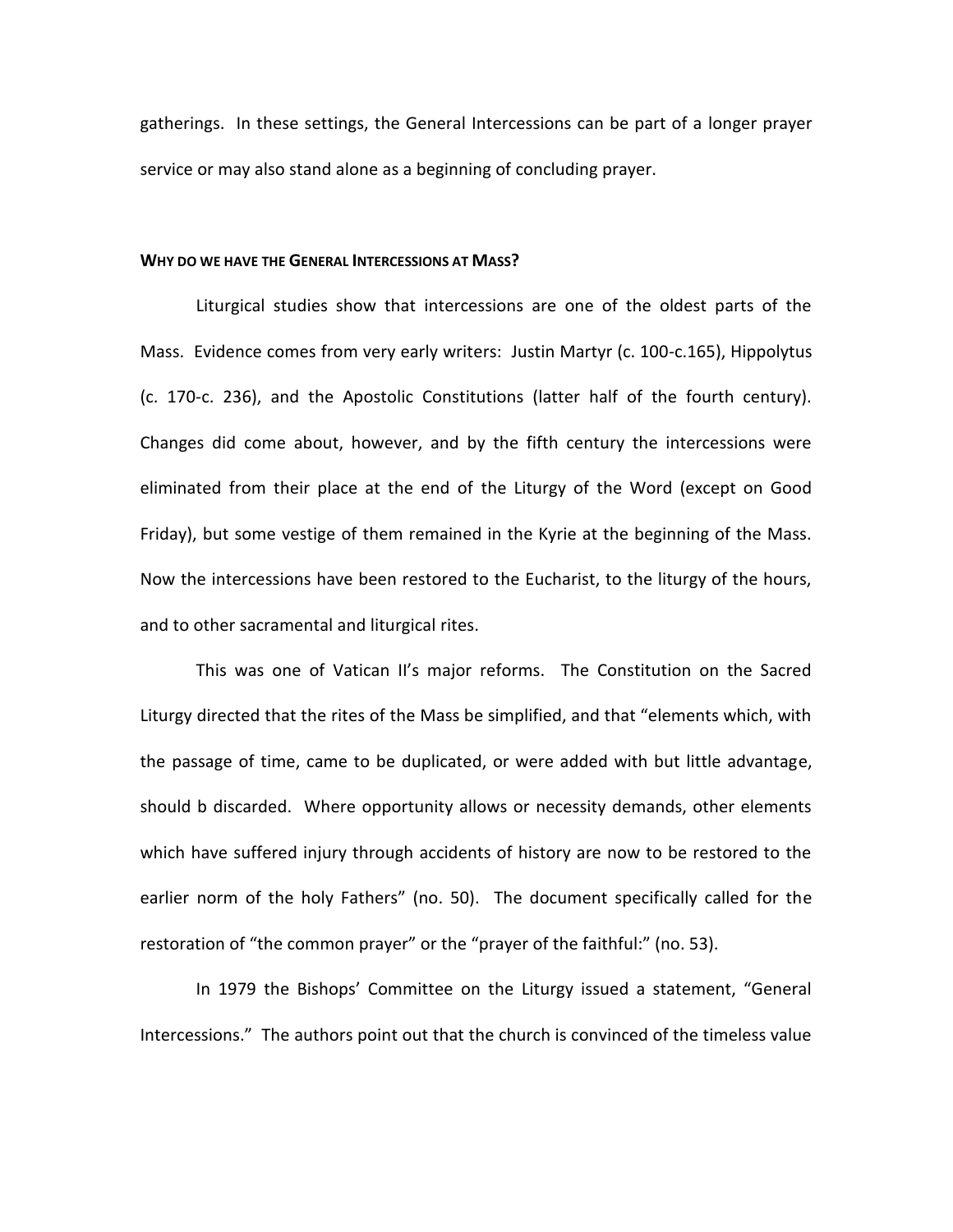of intercessory prayer. The document envisions that petitions are not a series of wishes and announcements, but rather a list of real needs that we hope the Lord will act upon.

Sometimes these prayers are called "the prayer of the faithful." In the early church it was stressed that only the baptized  $-$  the faithful  $-$  could take part in this prayer. Catechumens and others were to be dismissed before these prayers. Since only the faithful could participate, the name "prayer of the faithful" was used.

But "the prayer of the faithful" was never to be understood as "the prayer for the faithful." These prayers are never just for ourselves. They are not just for the members of our church. They are for the needs and concerns of the whole church, of the whole world. We may pray privately at times; we certainly pray at times for our own intentions. We invoke divine blessing and protection for ourselves and our needs. But when we gather as a community, we express the needs of the community. We become linked with friend and stranger alike. This is why the preferred title for these prayer - among many liturgists - is "general intercessions."

## **WHO WRITES THE GENERAL INTERCESSIONS?**

Incredible as it sounds, there is complete freedom in the composing of these prayer texts. We rarely vary the Mass texts, since they precisely articulate our faith. But the church asks us to compose these general intercessions which speak the greatest needs of our communities. Those who preach and preside have the responsibility to write, or at least help to compose, the intercessions and to prepare the introduction and concluding prayer. In many parishes, members of the Worship Commission or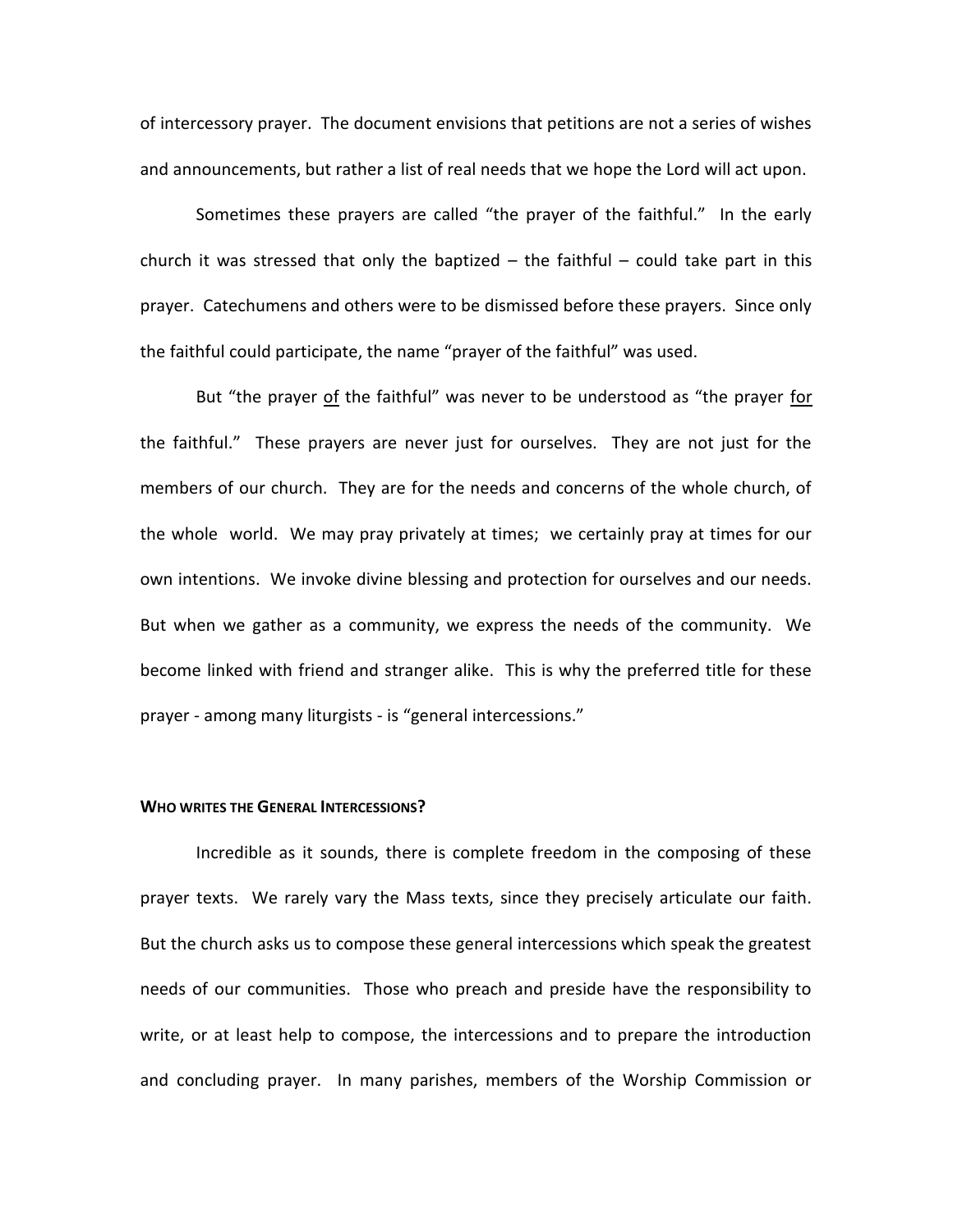other members of the parish who have studied the Church's guidelines for these prayers assume the responsibility and privilege of composing these prayers.

Children and youth can be educated to compose these prayers – both for liturgy and for their prayer times as a group.

## **WHAT IS THE FORMAT FOR THE GENERAL INTERCESSIONS?**

Various liturgical documents (the General Instruction of the Roman Missal, the Sacramentary, General Intercessions) provide the format and structure of the Intercessions.

- Introduction: This is always done by the presider and is not a prayer to God; rather it is always addressed to the community. It might be a call to prayer, a link between the homily and the intercessions, or a simple "Let us pray." It is a short bridge between the proclamation of the word and the petitionary response of the community.
- The Intentions: These prayers should be announced by a deacon or lector rather than the presider. They are not prayers in themselves, but invitations to the community to pray for a particular purpose or person. The brochure from the Bishops' Committee, "General Intercessions," elaborates on the General Instruction and stresses that at least one intention be taken from each of these four categories:
	- "The needs of the Church: for example, petitions might be for the Pope, the local bishop, all bishops and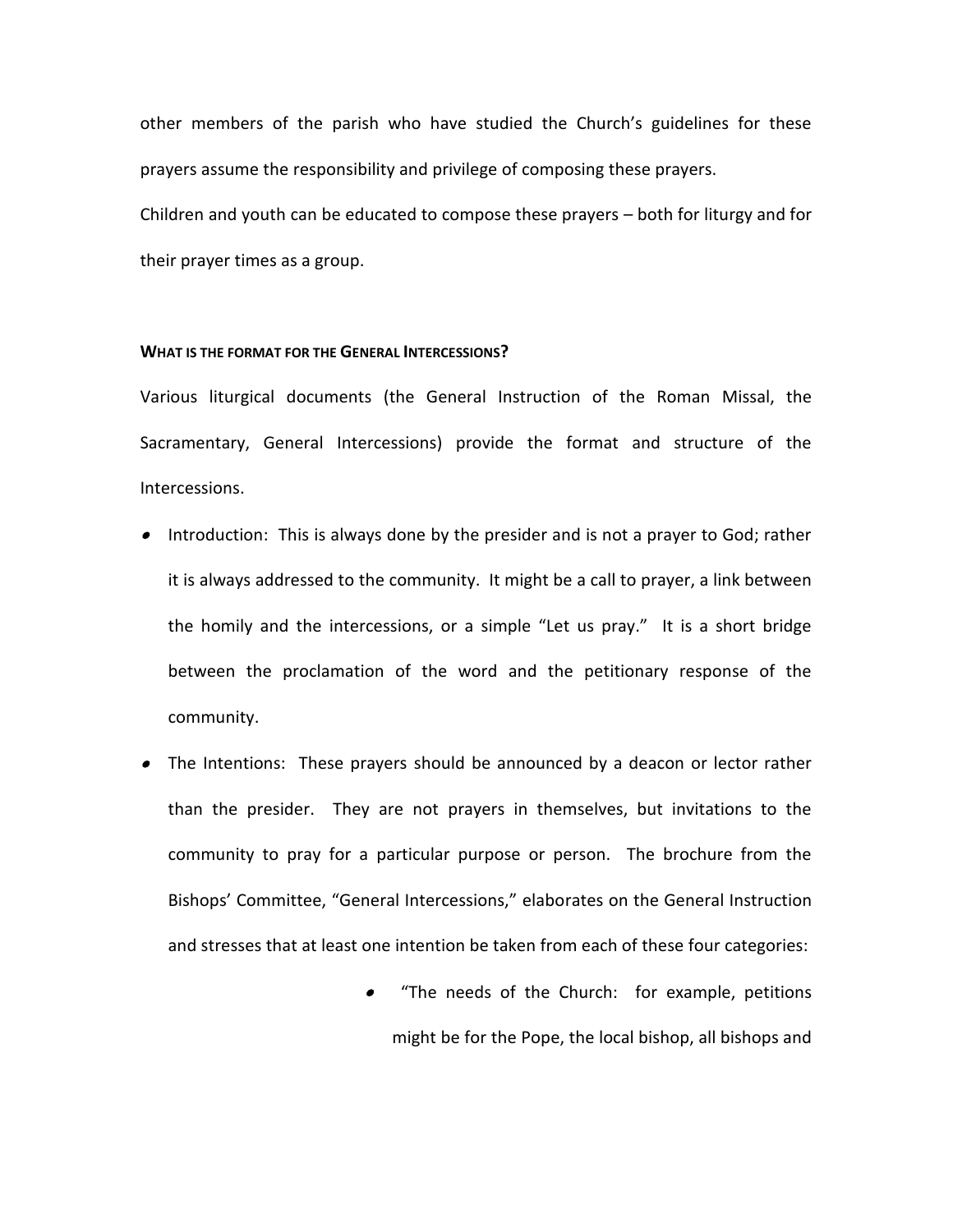pastors of the Church, the Church's ministers, the missions, the unity of Christians, etc."

- "Public authorities and the salvation of the world: for example, petitions might be composed for peace and justice, government officials, an end to war, public elections, the solution of socio-economic problems, etc."
- Those oppressed by an need: For example, intercession might be made for those suffering religious or political persecution, for the unemployed, for the sick and infirm, for prisoners or exiles, for those suffering racial or other injustices, etc."
- The local community: for example, intercessions might be composed for those absent from the community, for those who are to be baptized or confirmed, ordained or married, for the ministers of the local community, for first communicants, for a mission or week of renewal, etc." The specific intentions for this liturgy are also mentioned in this section.

The whole assembly responds to each of these petitions. Responding may not seem like anything extraordinary, but it is extremely significant. Ordinarily at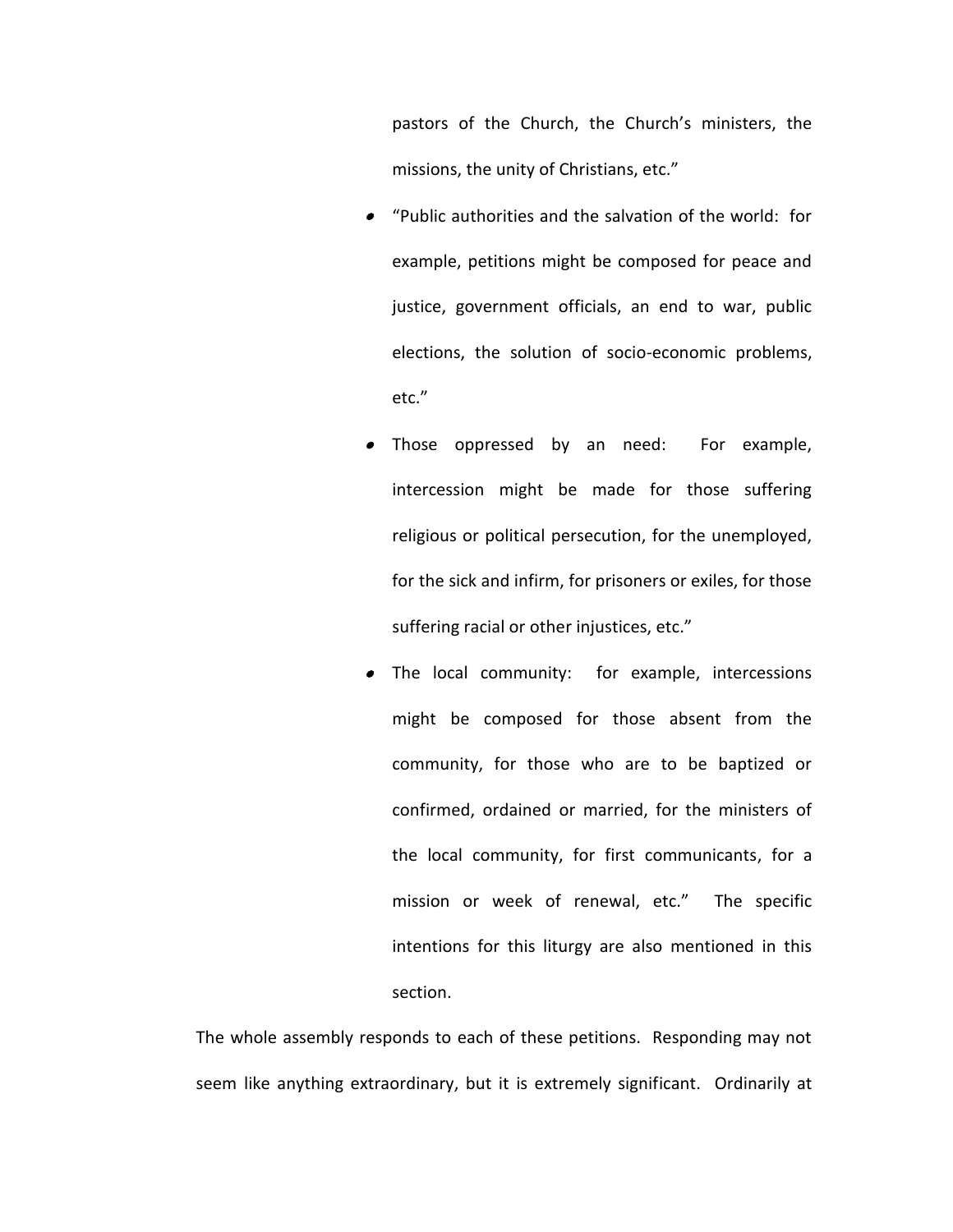Mass the priest says the prayers on behalf of the assembly. He alone calls God by name. The people usually just say "Amen,." The greatest exception is the Lord's Prayer. But the opening prayer, the prayer over the gifts, the Eucharistic Prayer, and the communion prayer are all entrusted to the priest. The General Intercessions are different. It is the "prayer of the faithful." We all call God by name. In this prayer, the assembly exercise the priestly function given to us at Baptism.

- Silence: Before the concluding prayer, a moment of silence should be encouraged. This is a link with the readings of the Liturgy of the Word. Each reading should be followed by silence; the same should be true of the end of the intercessions.
- Concluding Prayer: After the intentions, responses, and silence, the presiding priest addresses a prayer to God. It is not addressed to Jesus, Mary, or the saints. This prayer sums up the intercessions and does not include new petitions.

#### **SOME GUIDELINES FOR WRITING INTERCESSIONS (FROM MANY LITURGISTS)**

- *1)* The number of intentions should be limited, so as not to weary the assembly and to keep the prayer proportionate to the rest of the Liturgy of the Word. Ordinarily five or six intentions suffice, more rarely there might be seven or eight.
- *2)* These are prayers of petition. It is not appropriate to compose them in a style which reflects other prayers forms, such as thanksgiving or adoration. Thanksgiving belongs during or before the Eucharistic Prayer.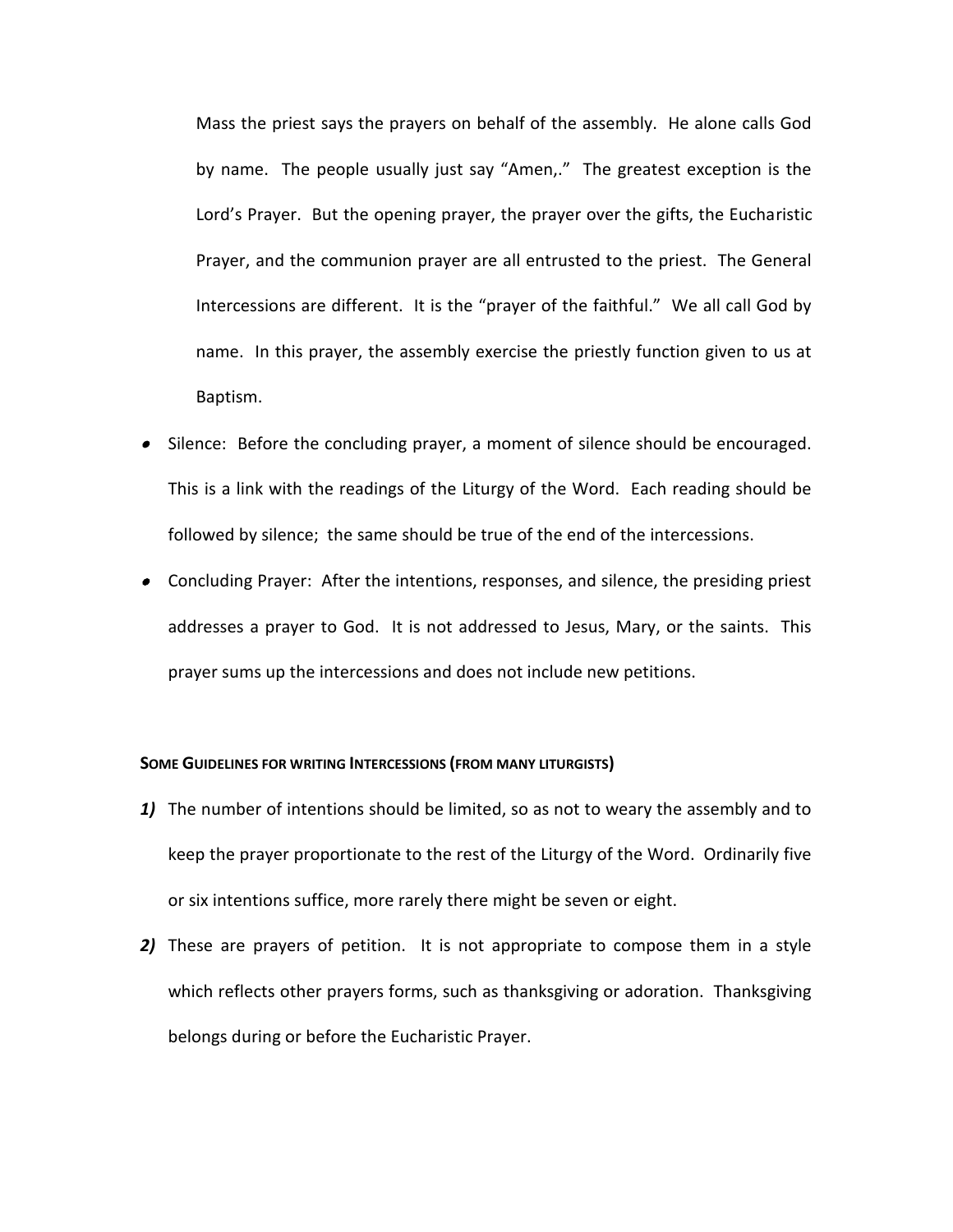- *3)* Genuine necessities, real needs, should be the subject of the petitions. 'Prepackaged' intercessions often do not realistically meet the universal needs, the needs of the community or the current needs of the day. Current events should help shape the intercessions. Previously prepared intentions can be used as models, but the intercessions prayed at each liturgy should come from the heart and speak with the voice of that assembly.
- *4)* Rather than telling God what to do, these intercessions ask God for guidance in doing God's will. Rather than expecting God to take action, we need to ask God to move and strengthen us to do what God desires. For example, "Send your aid to the hungry of the world" addresses the prayer to God rather than inviting the assembly to pray and may tell God to take care of it which lets us off the hook. It might be better to pray, "Give us the generosity to care for the hungry and needy in our midst."
- *5)* At times, in formulating the prayers, you might draw from the verbs or action words of the Scripture readings. For instance, if the Scripture readings called us to openness, some of the intercessions might be: "Open the hands of our nations to reach out with acceptance to others…" "Open the ears of our Church so that we may hear the cry of those who are afraid…" "Open our hearts so we may be strengthened through your Spirit…"